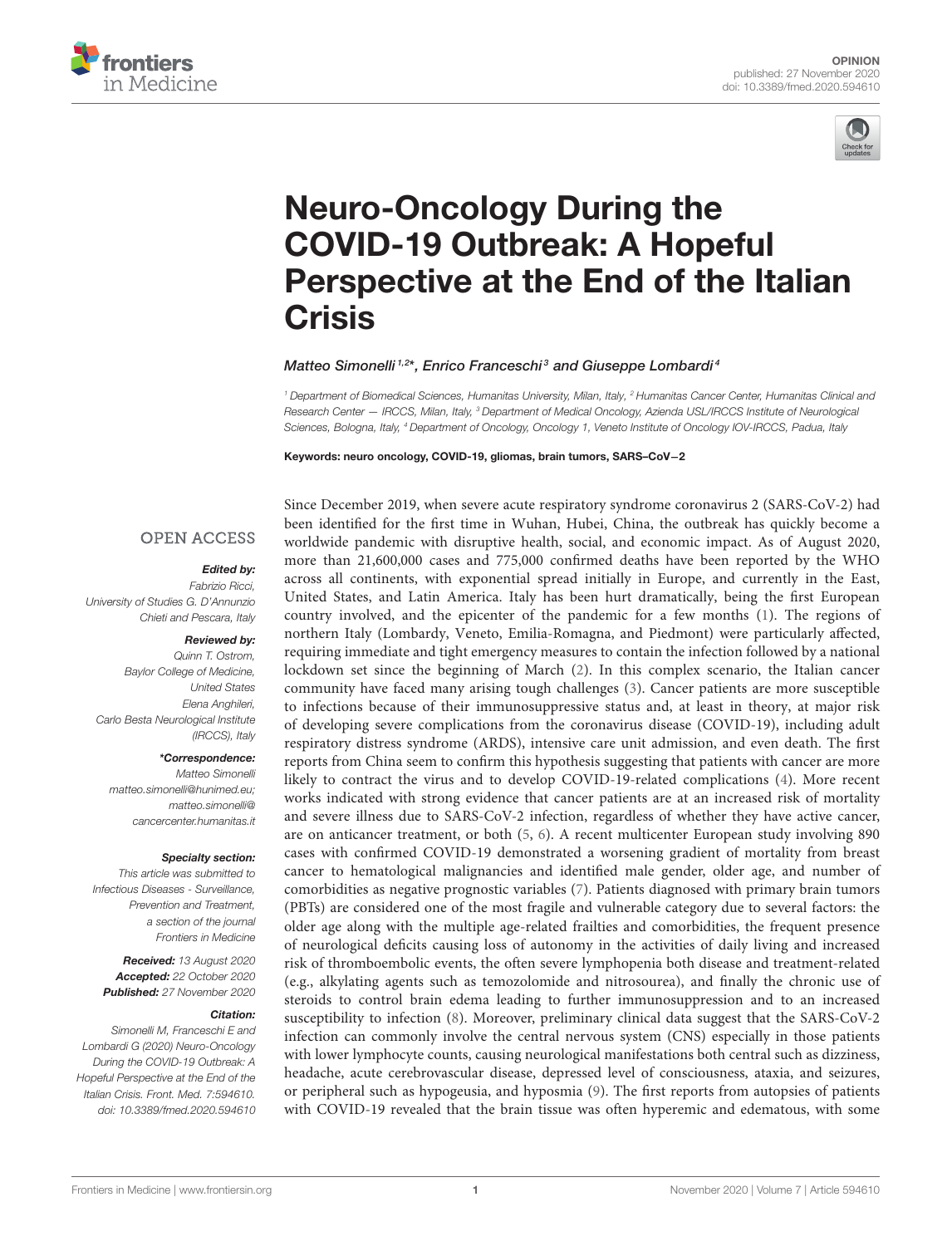areas of neuronal degeneration [\(9\)](#page-3-8). As for other coronaviruses, including SARS-CoV and MERS-CoV, the main pathogenic mechanism may be the direct CNS invasion of SARS-CoV-2. The olfactory nerve has been recently described as the potential neural pathway used by the virus to gain entry into the CNS [\(10,](#page-3-9) [11\)](#page-3-10). In addition, the SARS-CoV-2 virus seems to exploit the angiotensinconverting enzyme 2 receptor to entry inside the cells, and these receptors have been detected into the brain over glial cells and neurons [\(12\)](#page-3-11). Another pathogenic mechanism under current investigation potentially leading to neurological damages in patients with COVID-19 is represented by endothelial ruptures in cerebral capillaries followed by bleeding within the brain parenchyma [\(12\)](#page-3-11). For all these reasons, it is almost conceivable that PBTs patients, with an already injured brain, could be more exposed in terms of frequency and seriousness to these symptoms. In the context of the COVID-19 pandemic, the need for close and continuous assistance by caregivers, usually family members, could increase exponentially the risk of interfamily infection. Moreover, travel restrictions imposed to mitigate the SARS-CoV-2 spread limit the possibility of patients to move around the country, the attendance for repeat appointments, and continuity in care in the referral centers where they are usually managed and treated. Given the paucity of effective treatments available, the difficult access to clinical trials represents another relevant issue. The opening of new sponsored, multicenter, earlyphase (Phases I–II) clinical studies previously scheduled at our institutions has been postponed, as well as the recruitment into the ongoing ones has been placed on hold, denying our patients a potentially effective therapeutic option. Finally, the drug-to-drug interactions between antiepileptic drugs and antiviral agents or chloroquine derivates, often used as empirical therapy for COVID-19 infection, potentially leading to toxic effects, represent a new concern that we faced. At the time of writing, in northern Italy, pressure on hospitals and intensive care units has sharply declined, while the contagion curve has settled on a plateau with a low number of newly infected cases. As neuro-oncologists working in three Institutions known as national referring hubs for the management of PBTs (Humanitas Cancer Center, Milan; Department of Medical Oncology, Bellaria Hospital, Bologna; and Veneto Institute of Oncology, Padua) and located frontline in the most affected endemic regions of Italy, we have directly experienced the dramatic impact of this pandemic. Moreover, two of the three centers being part of academic, general hospitals with an emergency department admitting SARS-CoV-2 positive subjects on a daily basis were forced to completely revolutionize their organization in just a few days, redefining spaces and reallocating medical resources [\(13\)](#page-3-12). Several COVID-19 isolated wards have been created, and new intensive care beds have been built up wherever possible. Clinical activities not strictly necessary have been temporarily suspended and physicians working in these sectors redistributed. In our three institutions, oncologists continued to do their job full time giving care to their patients with the best intensity, limiting unnecessary hospital access and implementing COVIDfree paths and all the safety procedures required to protect patients and medical staff. Now, thanks to the strict lockdown measures the biggest storm is moving away behind us and it is the right time to take a first balance, reflecting on the choices made and planning the future, with the concrete possibility of a second wave of infections in the next autumn. In the present paper, we would like to discuss some critical aspects involving management of PBT patients during the pandemic, sharing our personal experience on how we have modified our neuro-oncological daily practice to ensure either the safety and the continuum-of-care of our patients. We also present some preliminary data about the prevalence of the infection among the patient population of our three referral Neuro-Oncology Centers, showing the features and the clinical course of PBTs patients who got infected by SARS-CoV-2.

First of all, we have educated all our patients and their caregivers on the importance to strictly respect the correct behavior rules, as maintaining social distance, limit all unnecessary interactions, wearing mask, and frequent handwashing. Most of these recommendations have been given by phone/video contact or emails, and then reinforced directly during the onsite visits for those patients for whom it was necessary to come to the centers. We deferred all tumor assessment and clinical evaluations of asymptomatic or clinically stable, low-risk, PBT patients such as meningiomas and IDHmutant low-grade glioma (WHO grade II). Taking decisions whether or not to start oncologic treatments must be carefully evaluated case-by-case, weighing potential risks of delaying and benefit gained for every proposed therapeutic intervention. For example, we considered reasonable and safe the postponing of adjuvant treatments (radiotherapy and chemotherapy) in the case of slow growth IDH-mutant low-grade gliomas, planning a new brain imaging in a 4- to 6-month period after surgery. We spared chemotherapy in likely non-responder patient population such as elderly or frail glioblastoma (GBM) patients with unmethylated MGMT promoter, as well as taking into account an hypofractionated radiotherapy approach to reduce the number of patients' access to the Hospital [\(14,](#page-3-13) [15\)](#page-3-14). We avoided second or third line potentially immunosuppressive treatments in patients with poor performance status. Surgical indications were discussed in remote multidisciplinary tumor boards and avoided when the survival benefit expected is likely to be marginal. Due to the detrimental effects of inhibiting antiviral immunity and general immunosuppression, we carefully weighed the use of steroids, administering the lowest possible dose (ideally 10 mg of prednisone or equivalent that is an antiinflammatory dose without immunosuppressive effects) for preventing or control brain edema and neurological symptoms [\(16\)](#page-3-15). We limited the length of corticosteroid treatment to the shortest period of time, planning a fast tapering after clinical improvement. In patients taking high-dose steroids, we implemented prophylaxis with trimethoprim/sulfamethoxazole to reduce the risk of development of other interstitial pneumonias, and the concomitant use of low-dose diuretics with a steroid-sparing effect, such as furosemide. For those patients, in the case of onset of respiratory symptoms, we recommended performing a chest CT scan, even in the absence of fever. Given the aforementioned difficulties to travel and reach referral centers, we empowered cooperation with local institutions often lacking a particular expertise in these rare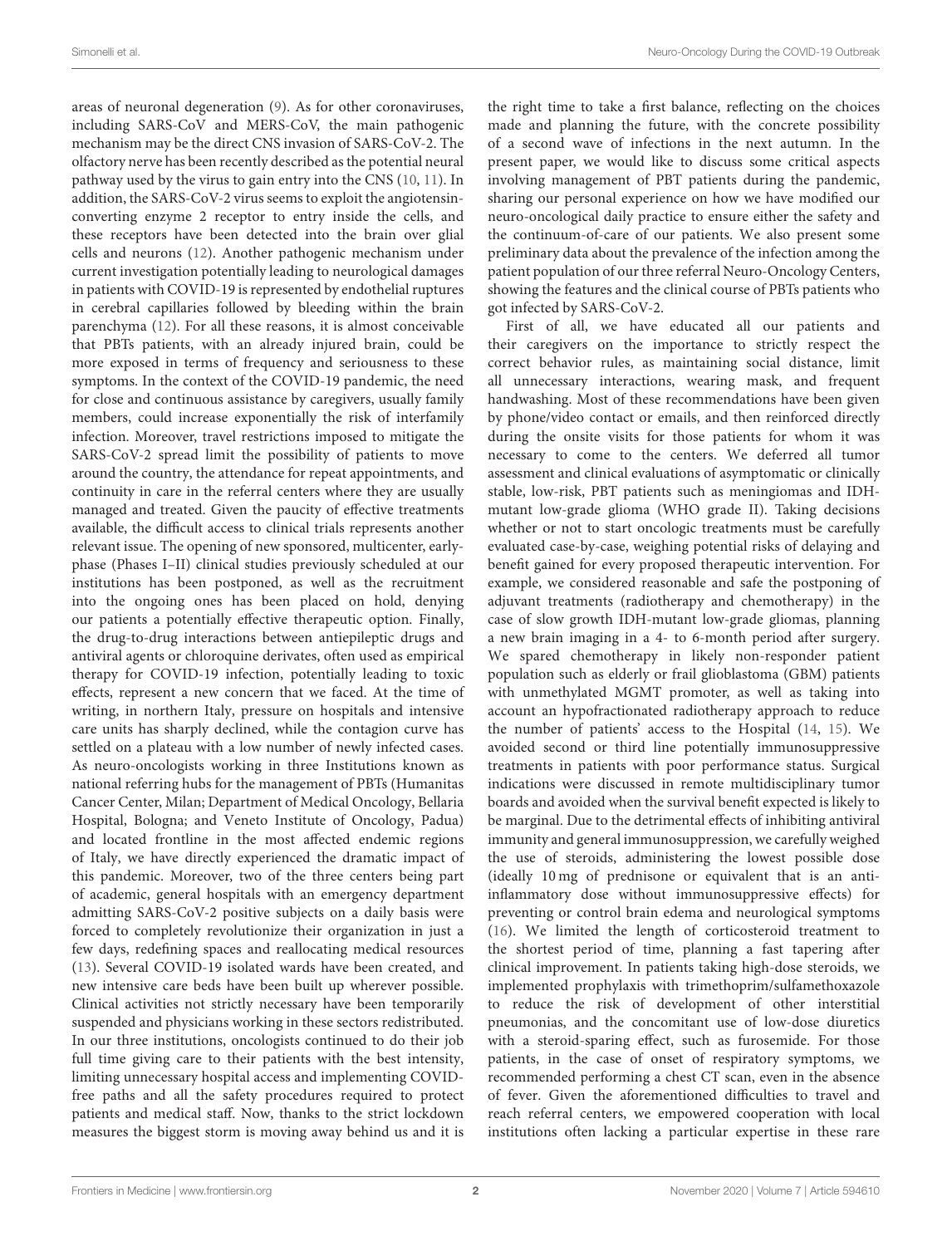| Case           | Age*<br>(years) | Sex  | <b>Histology and</b><br>molecular profile | Last treatment (A/C)           | Lymphocyte<br>count*<br>$(x10^3/mm^3)$ | Steroid Therapy*<br>(DEX mg dose) | SARS-CoV-2<br>diagnosis<br>(NFS/BAL) | COVID-19<br><b>Clinical manifestations</b> |
|----------------|-----------------|------|-------------------------------------------|--------------------------------|----------------------------------------|-----------------------------------|--------------------------------------|--------------------------------------------|
|                | 44              | male | <b>IDH</b> wild-type GBM                  | Second surgery (C)             | 2.3                                    | <b>YES</b><br>$(2 \text{ mg})$    | <b>NFS</b>                           | <b>NO</b><br>asymptomatic                  |
| $\overline{2}$ | 54              | male | <b>IDH wild-type GBM</b>                  | metronomic<br>Temozolomide (A) | 0.4                                    | <b>YES</b><br>$(8 \text{ mg})$    | <b>BAL</b>                           | <b>YES</b><br>interstitial pneumonia       |
| 3              | 43              | male | <b>IDH</b> mutant<br>astrocytoma          | metronomic<br>Temozolomide (A) | 0.1                                    | <b>YES</b><br>$(16 \text{ mg})$   | <b>NFS</b>                           | <b>YES</b><br>interstitial pneumonia       |
| $\overline{4}$ | 56              | male | <b>IDH wild-type GBM</b>                  | Regorafenib (C)                | 0.5                                    | <b>YES</b><br>$(4 \text{ mg})$    | <b>NFS</b>                           | <b>YES</b><br>interstitial pneumonia       |
| 5              | 64              | male | <b>IDH wild-type GBM</b>                  | Regorafenib (C)                | 1.43                                   | <b>YES</b><br>$(2 \text{ mg})$    | <b>NFS</b>                           | <b>YES</b><br>interstitial pneumonia       |

#### <span id="page-2-0"></span>TABLE 1 | Brain tumor patients infected by SARS-CoV-2.

*A, active; BAL, bronchoalveolar lavage; C, concluded; DEX, dexamethasone; GBM, glioblastoma; IDH, isocitrate dehydrogenase; NFS, nasopharyngeal swab.* \**At the time of SARS-CoV-2 infection.*

tumors and territorial primary care to ensure continuum-ofcare in patients receiving active treatments. We ensured caseby-case direct communication with local physicians giving them all the necessary support to manage both cancer treatments and supportive care, including antiepileptic drugs. We implemented the use of direct phone calls, email contacts, or telemedicine with patients to check results of blood tests or give guidance on adverse events or disease-related symptom management. All our three centers followed the same SARS-CoV-2 testing policy. We tested all patients before hospitalization, outpatients with fever or respiratory symptoms before or during any active anticancer treatment, or patients with family members or caregivers with a known positivity for SARS-CoV-2. If a patient without symptoms or with mild symptoms tests positive, we can evaluate starting or continuing an oncologic treatment only after at least 1 month and the negativity of two nasopharyngeal swab for polymerase chain reaction (PCR) analysis of SARS-COV-2 performed 24 h apart. Neuro-oncologists must play a crucial role even in the multidisciplinary management of COVID-19-positive PBT patients during an eventual hospitalization, supporting pulmonologists, intensivists, and other specialists in clinical decision making. Indeed, we should help our colleagues in defining prognosis of our patients and accordingly the indication to invasive respiratory support and resuscitation. Finally, given the inability to access the COVID-19 wards, we took charge of communication with close relatives, keeping them constantly informed about patients' clinical conditions and the course of hospitalization. Among approximately 800 patients referring to our three centers between the end of February and the end of May, we reported a total of only five cases of SARS-CoV-2 infection assessed through the positivity of nasopharyngeal swab or bronchoalveolar lavage: four patients have a diagnosis of IDH wild-type GBM, one of IDH-mutant anaplastic astrocytoma. All patients infected were male, with a median age of 54 (range: 42–64), and were treated in Lombardy and Veneto. At the time of positivity to the test, the median dose of steroids assumed was 4 mg of dexamethasone (range: 2–16), and in three cases, the total lymphocyte count was  $\leq 500/\mu L$ . Two patients were on active third-line treatment both with a metronomic temozolomide schedule (100 mg/m<sup>2</sup>, 3 weeks on and 1 week off), two were diagnosed with COVID-19 after an interruption of their second-line treatment with regorafenib, and one just came out of a second-surgery, and a re-radiation had been scheduled. In four out of five cases, presentation symptoms were fever, with respiratory insufficiency and radiological evidence of interstitial pneumonia, whereas only one patient was asymptomatic at the time of diagnosis. Demographic and clinical features of our patients infected by SARS-CoV-2 are summarized in **[Table 1](#page-2-0)**.

Three patients died due to COVID-19-related pneumonia; one patient recovered from the infection but was unable to continue oncological treatments due to the severe worsening of his clinical conditions, while the last one, after 1 month in home isolation and two consecutive negative swabs received a second radiation therapy (25 Gy in five fractions). Interestingly, four out of five cases experienced a significant worsening of their neurological status concurrently with the development of typical COVID-19 symptoms, despite the evidence of stability by brain MRI. This observation may reinforce the hypothesis of a potential direct CNS involvement by SARS-COV-2 causing a neurological deterioration not dependent on brain tumor progression.

Other international cooperative groups of experts proposed their insights and recommendations on neuro-oncological patients' management amid the COVID-19 outbreak [\(17,](#page-3-16) [18\)](#page-3-17). This sort of guidelines reflect most of the actions that we effectively took during the peak of infections, being in some parts even more severe and stringent. Now that we are in a postemergency phase, with the Italian lockdown recently ended, we can look back at our experience trying to assess the real impact of COVID-19 outbreak on our neuro-oncological community. Given the likely presence of asymptomatic cases or patients already in supportive care who died in long-term care facilities who were never tested, it will be really difficult to define the exact prevalence of the infection among our patients. However, the small number of cases who had severe or fatal complications from the SARS-COV-2 infection in our heavily hit regions somehow